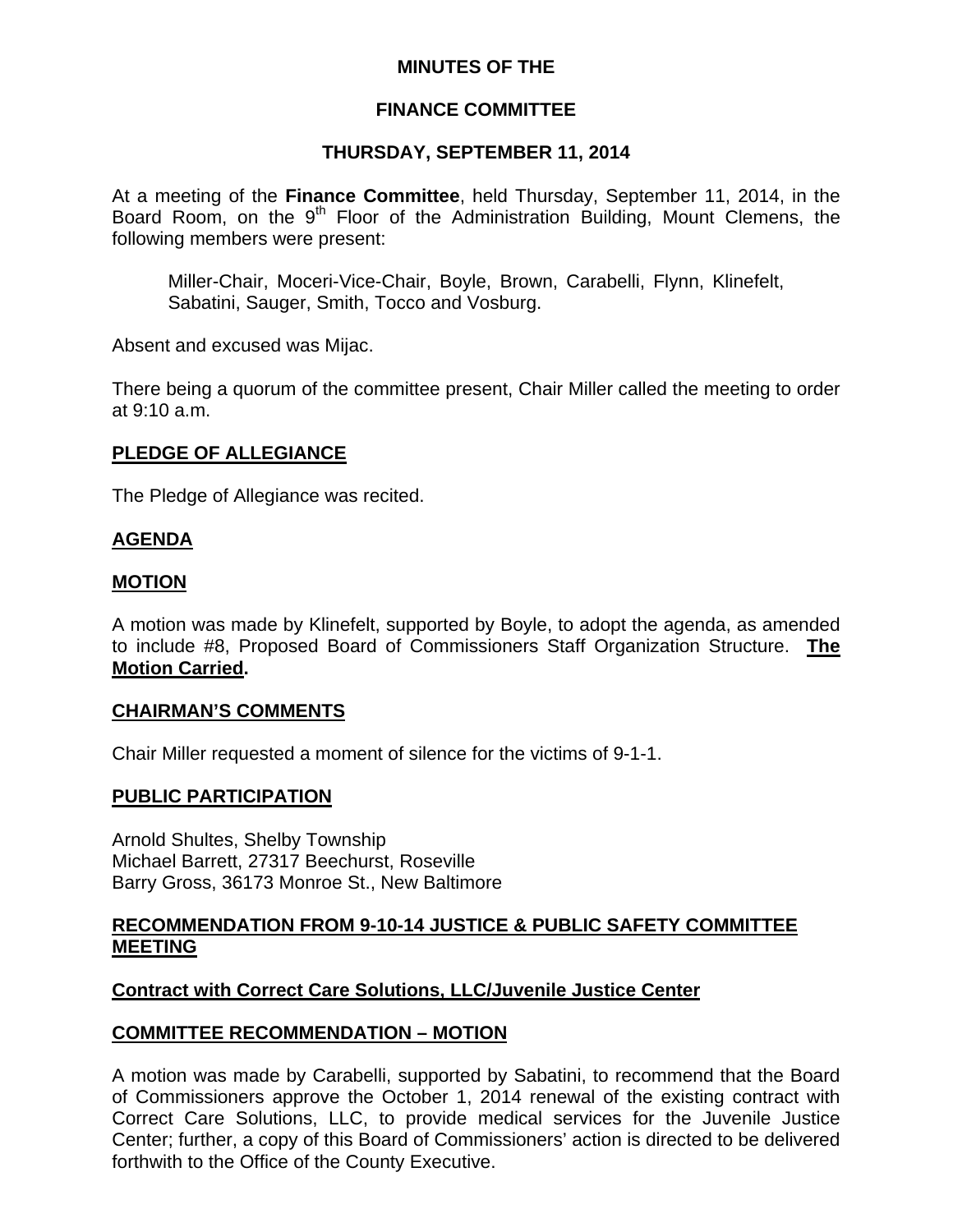The following commissioners spoke: Vosburg and Miller.

Chair Miller called for a vote on the motion and **THE MOTION CARRIED.**

## **QUARTERLY REVENUE AND EXPENDITURE REPORTS FOR JUNE 30, 2014**

Steve Smiegel, Interim Finance Director, summarized the reports.

The following commissioner spoke: Carabelli.

## **MOTION**

A motion was made by Tocco, supported by Carabelli, to receive and file the Quarterly Revenue and Expenditure Reports for June 30, 2014. **The Motion Carried.** 

#### **APPROVE PROPOSED BOARD OF COMMISSIONERS STAFF ORGANIZATION STRUCTURE WHICH INCLUDES RECLASSIFICATION OF "ADMINISTRATIVE ASSISTANT TO BOARD CHAIR" TO "CHIEF OF STAFF" TO BE EFFECTIVE 9-1-14**

## **COMMITTEE RECOMMENDATION – MOTION**

A motion was made by Flynn, supported by Smith, to recommend that the Board of Commissioners approve the proposed Board of Commissioners staff organization structure which includes the reclassification of "Administrative Assistant to Board Chair" to "Chief of Staff", to be effective 9-1-14; further, a copy of this Board of Commissioners' action is directed to be delivered forthwith to the Office of the County Executive.

Board Chair Flynn offered a friendly amendment: that it be effective 9-15-14. There were no objections.

The following commissioners spoke: Sabatini and Klinefelt.

Chair Miller called for a vote on the motion, as amended, and **THE MOTION CARRIED WITH BROWN, KLINEFELT AND SABATINI VOTING "NO."** 

## **ADOPTION OF 2015 COMPREHENSIVE GENERAL APPROPRIATIONS ORDINANCE**

#### **COMMITTEE RECOMMENDATION – MOTION**

A motion was made by Klinefelt, supported by Boyle, to recommend that the Board of Commissioners adopt the 2015 Comprehensive General Appropriations Ordinance as recommended by the County Executive; further, a copy of this Board of Commissioners' action is directed to be delivered forthwith to the Office of the County Executive.

The following commissioner spoke: Klinefelt.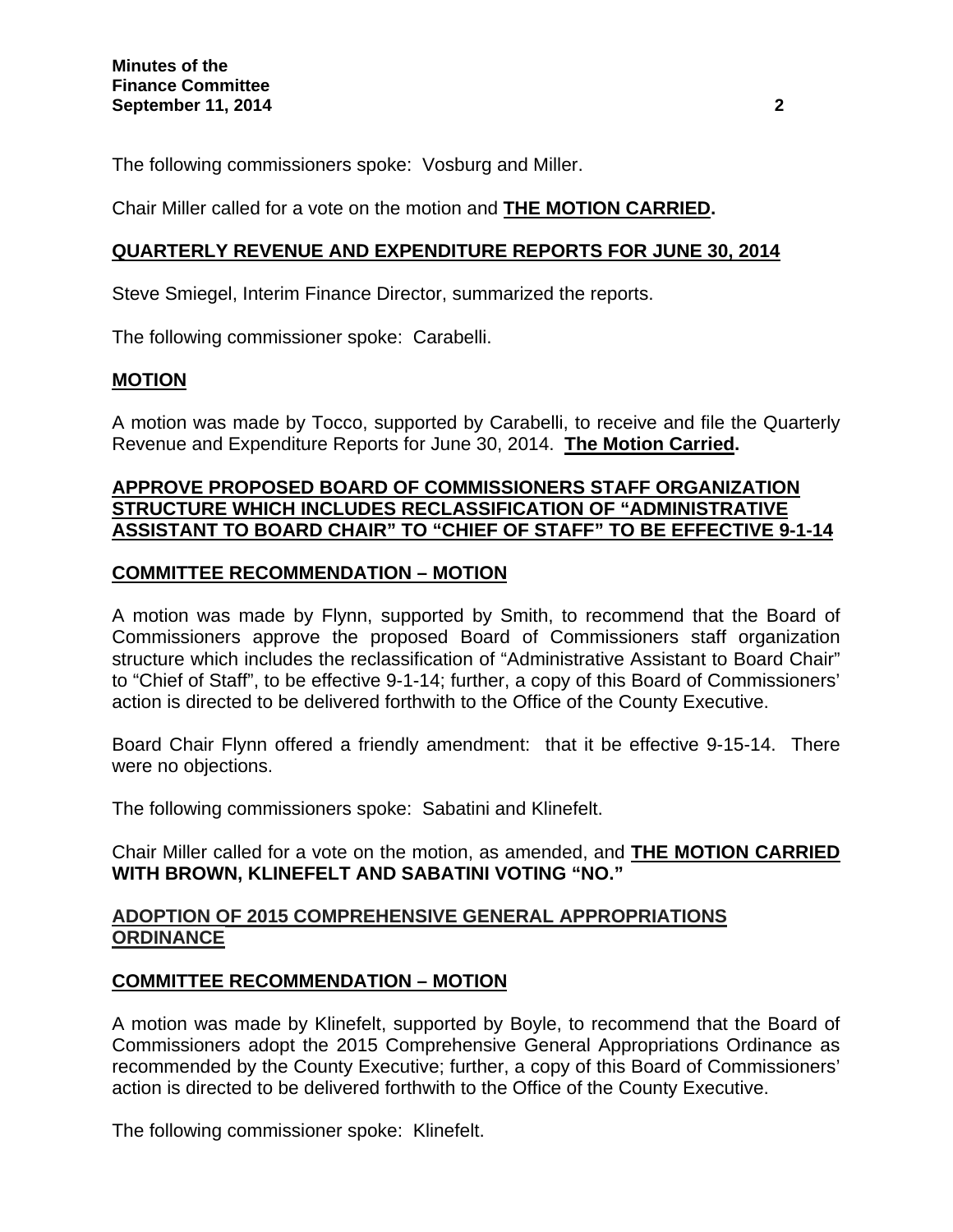## **SUBSTITUTE COMMITTEE RECOMMENDATION**

A motion was made by Flynn, supported by Smith, to recommend that the Board of Commissioners adopt the 2015 Comprehensive General Appropriations Ordinance as recommended by the Board Chair.

A thorough summary and review of the departmental evaluation process and background for the recommended changes to the Ordinance was given by Board Chair Flynn; he also stated he felt the changes improve the proposed budget submitted by the Office of County Executive and would be supported by all parties.

#### **AMENDMENT**

A motion was made by Vosburg, supported by Flynn, to amend to include the following language in Section 4, Subsection F: no funds shall be expended to put the name of any current elected official on any building or signage, except directional signage needed inside a building to directly identify that elected official's office or to direct visitors to that elected official's office.

The following commissioners spoke: Smith and Boyle.

#### **AMENDMENT**

A motion was made by Tocco, supported by Smith, to amend and change the word "put" to "permanently affix".

The following commissioners spoke: Tocco, Sauger and Boyle.

Chair Miller called for a vote on the Tocco amendment and **The Motion Carried with Miller voting "No.'** 

Commissioner Carabelli offered a friendly amendment to include the following language: unless otherwise approved by the Board of Commissioners. That was accepted by the maker and supporter.

The following commissioners spoke: Sauger, Sabatini, Klinefelt and Vosburg.

Chair Miller called for a vote on the Vosburg amendment and **The Motion was Defeated.** 

Discussion continued on the substitute committee recommendation amendment offered by Board Chair Flynn.

The following commissioners spoke: Moceri, Klinefelt and Miller.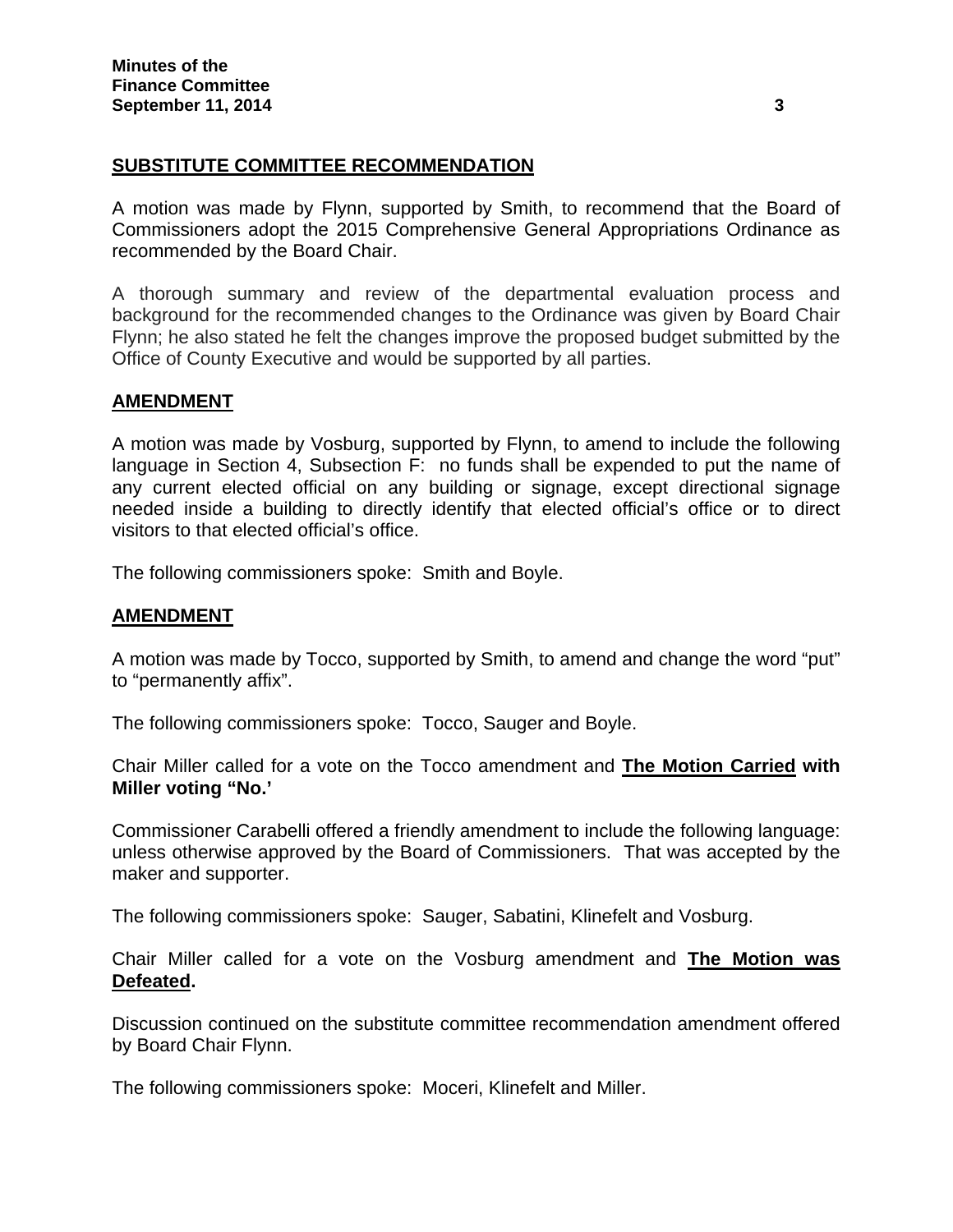A roll call vote was taken as follows:

Voting Yes were Brown, Flynn, Miller, Sauger, Smith and Tocco. There were 6 "Yes" votes.

Voting No were Boyle, Carabelli, Klinefelt, Moceri, Sabatini and Vosburg. There were 6 "No" votes.

## **The Motion was Defeated.**

Discussion continued on the original committee recommendation offered by Commissioner Klinefelt.

The following commissioner spoke: Vosburg.

Chair Miller called a recess at 10:06a.m. He called the meeting back to order at 10:16 a.m.

Commissioner Carabelli offered a motion to reconsider the vote on the adoption of the 2015 Comprehensive General Appropriations Ordinance as recommended by the Board Chair.

Independent Counsel Scott Smith explained that the original motion offered by Commissioner Klinefelt is currently on the floor.

A roll call vote was taken on the original motion as follows:

Voting Yes were Boyle, Carabelli, Klinefelt and Sabatini. There were 4 "Yes" votes.

Voting No were Brown, Flynn, Miller, Moceri, Sauger, Smith, Tocco and Vosburg. There were 8 "No" votes.

#### **The Motion was Defeated.**

#### **MOTION**

A motion was made by Carabelli, supported by Flynn, to reconsider the vote on the substitute committee recommendation offered by Board Chair Flynn: to adopt the 2015 Comprehensive General Appropriations Ordinance as recommended by the Board Chair.

The following commissioners spoke: Klinefelt and Sabatini.

Chair Miller called for a vote on the motion to reconsider and **The Motion Carried with Klinefelt and Sabatini voting "No."**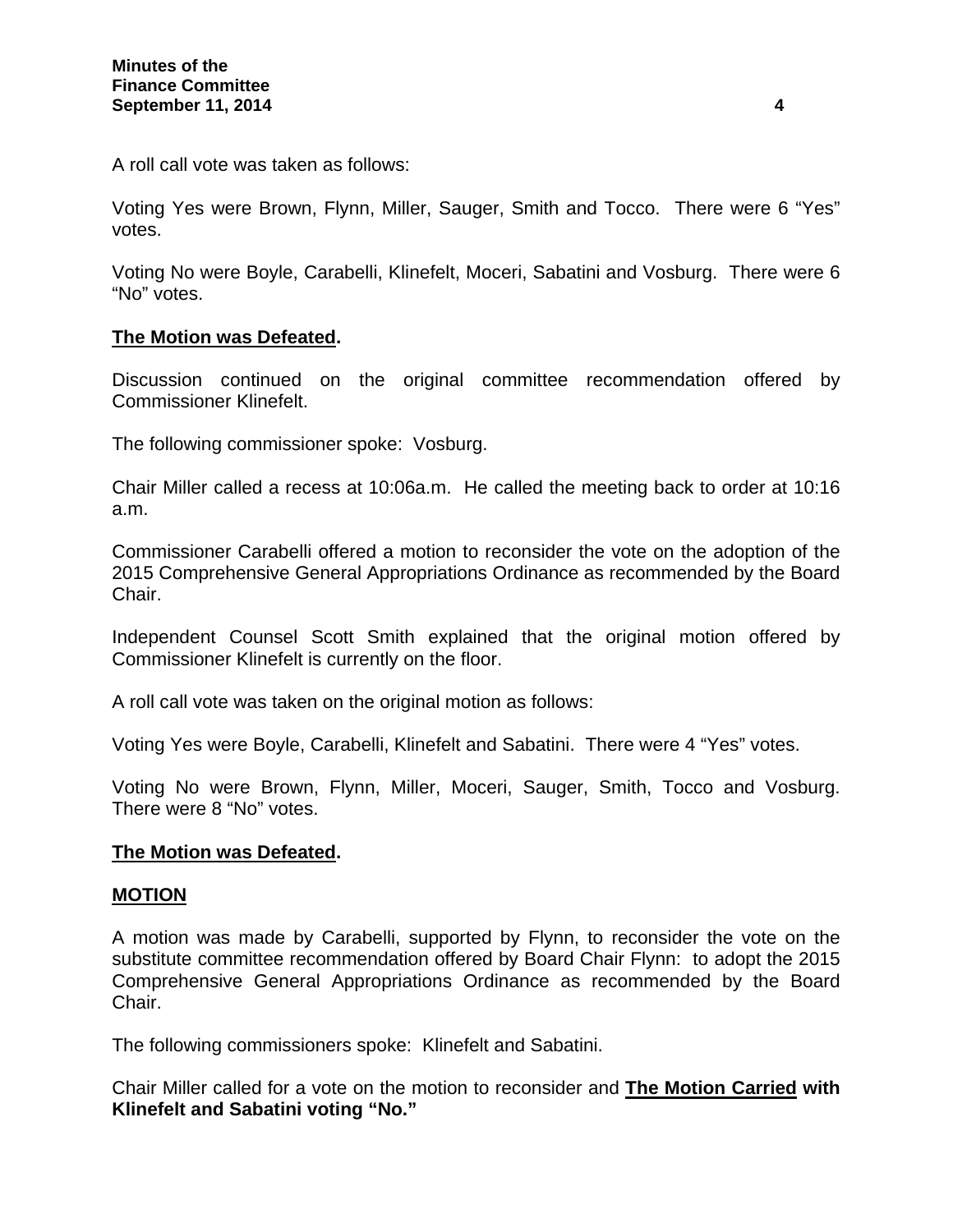Chair Miller called for a vote on the Flynn motion and **THE MOTION CARRIED WITH BOYLE, KLINEFELT, MOCERI, SABATINI AND VOSBURG VOTING "NO."** 

# **ADOPTION OF PROCLAMATIONS**

## **Tribute in Memory of Chacella M. Newton (offered by Miller)**

# **COMMITTEE RECOMMENDATION – MOTION**

A motion was made by Carabelli, supported by Tocco, to recommend that the Board of Commissioners adopt a proclamation of tribute in memory of Chacella M. Newton, with an amendment to remove the first "Whereas" on page two. **THE MOTION CARRIED.** 

## **Honoring Dr. James E. Thompson (offered by Miller)**

# **COMMITTEE RECOMMENDATION – MOTION**

A motion was made by Carabelli, supported by Vosburg, to recommend that the Board of Commissioners adopt a proclamation honoring Dr. James E. Thompson.

Commissioner Vosburg asked that her name be included. There were no objections.

Chair Miller called for a vote on the motion and **THE MOTION CARRIED.**

## **ADOPT RESOLUTION OPPOSING THE DISPOSAL OF RADIOACTIVE WASTES IN MICHIGAN AND URGING MICHIGAN STATE LEGISLATORS TO STRENGTHEN REGULATIONS TO PREVENT DISPOSAL OF OUT-OF-STATE RADIOACTIVE WASTES IN MICHIGAN (OFFERED BY MILLER)**

# **COMMITTEE RECOMMENDATION – MOTION**

A motion was made by Tocco, supported by Moceri, to recommend that the Board of Commissioners adopt a resolution opposing the disposal of radioactive wastes in Michigan and urging Michigan state legislators to strengthen regulations to prevent disposal of out-of-state radioactive wastes in Michigan. **THE MOTION CARRIED.** 

#### **CORRESPONDENCE**

No correspondence was provided.

# **PUBLIC PARTICIPATION**

George Shultes, Shelby Township Steve Gold, Director, Health & Community Services Department